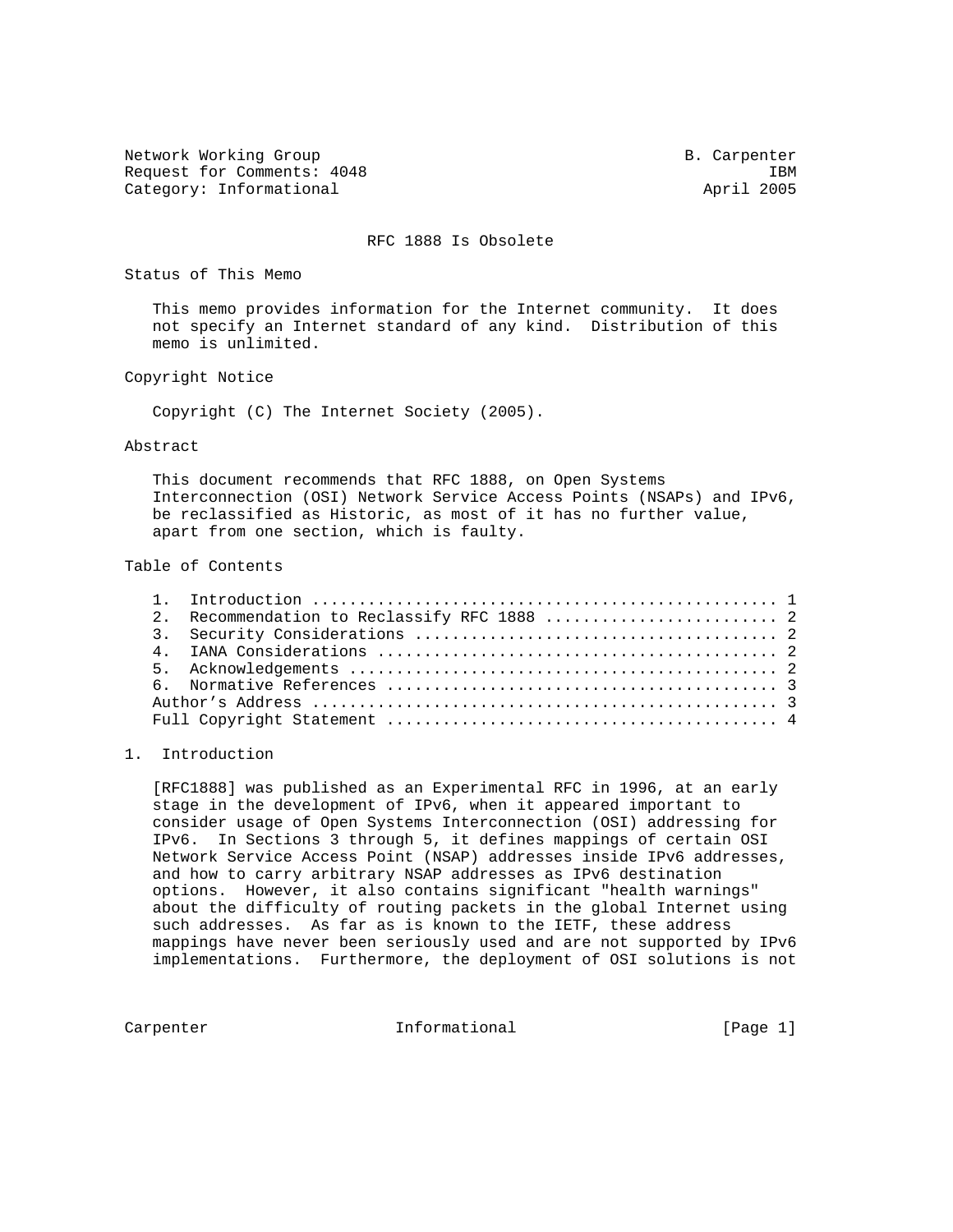sufficiently widespread that any change in this situation can be expected.

 Additionally, Section 6 of [RFC1888] specifies a mapping of IPv6 addresses inside OSI NSAP addresses. This mapping has recently aroused some interest: for example, to allow IP addresses to be expressed in an Asynchronous Transfer Mode (ATM) context. Unfortunately, Section 6 of [RFC1888] contains two errors in its usage of OSI Initial Domain Part (IDP) format:

- \* first, the text refers to the Internet Code Point (ICP) as a single octet, whereas it is correctly a 16-bit field;
- \* second, the text states that "[t]he first three octets are an IDP in binary format", but [NSAP] states in section A.5.2.1 that "[t]he abstract syntax for the IDI is decimal digits" and specifies a preferred binary encoding in section A.5.3 "using a semi-octet to represent the value of each decimal digit ... , yielding a value in the range 0000-1001".
- 2. Recommendation to Reclassify RFC 1888

 Due to the lack of use of one of the mappings, and to the errors in the documentation of the other, this document recommends that the IESG reclassify [RFC1888] as Historic.

 It is assumed that parties who wish to use a mapping of IPv6 addresses inside OSI NSAP addresses will correct, augment, and resubmit Section 6 of [RFC1888] as a separate document.

3. Security Considerations

 This recommendation has no known impact on the security of the Internet.

4. IANA Considerations

 IANA has marked the IPv6 address prefix 0000 001, reserved for NSAP Allocation in [RFC3513], simply as Reserved.

 IANA is holding the registry for "OSI NSAPA Internet Code Point" implied by Section 6 of [RFC1888] in abeyance until a replacement for that Section is approved for publication.

5. Acknowledgements

Scott Brim and Arun Pandey made useful comments on this document.

Carpenter 10 Informational 100 Informational [Page 2]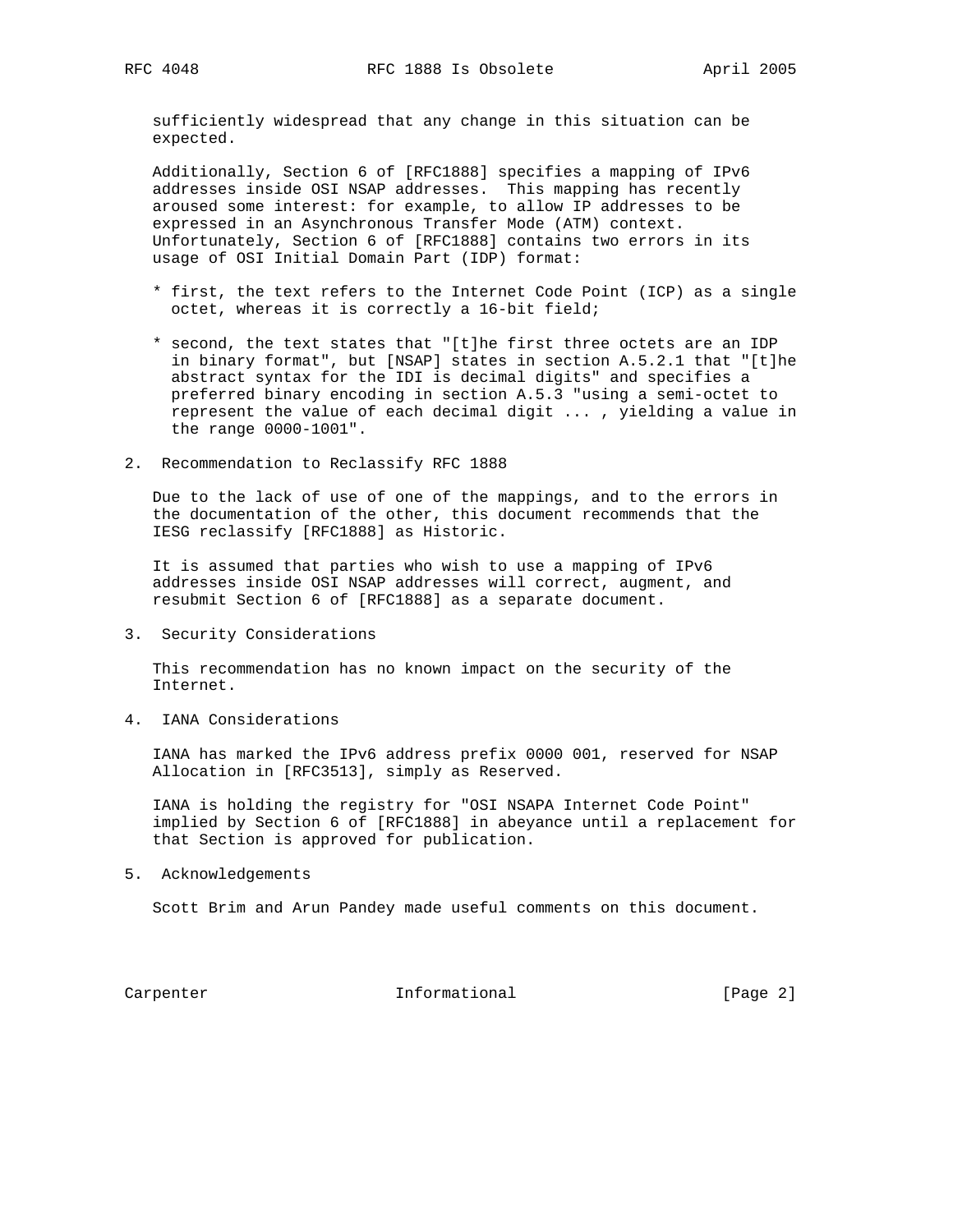6. Normative References

- [RFC1888] Bound, J., Carpenter, B., Harrington, D., Houldsworth, J., and A. Lloyd, "OSI NSAPs and IPv6", RFC 1888, August 1996.
- [RFC3513] Hinden, R. and S. Deering, "Internet Protocol Version 6 (IPv6) Addressing Architecture", RFC 3513, April 2003.
- [NSAP] International Organization for Standardization, "Information technology -- Open Systems Interconnection -- Network service definition", ISO/IEC 8348:2002, 2002.

Author's Address

 Brian E. Carpenter IBM Zurich Research Laboratory Saeumerstrasse 4 / Postfach 8803 Rueschlikon Switzerland

EMail: brc@zurich.ibm.com

Carpenter 10 Informational 100 Informational [Page 3]